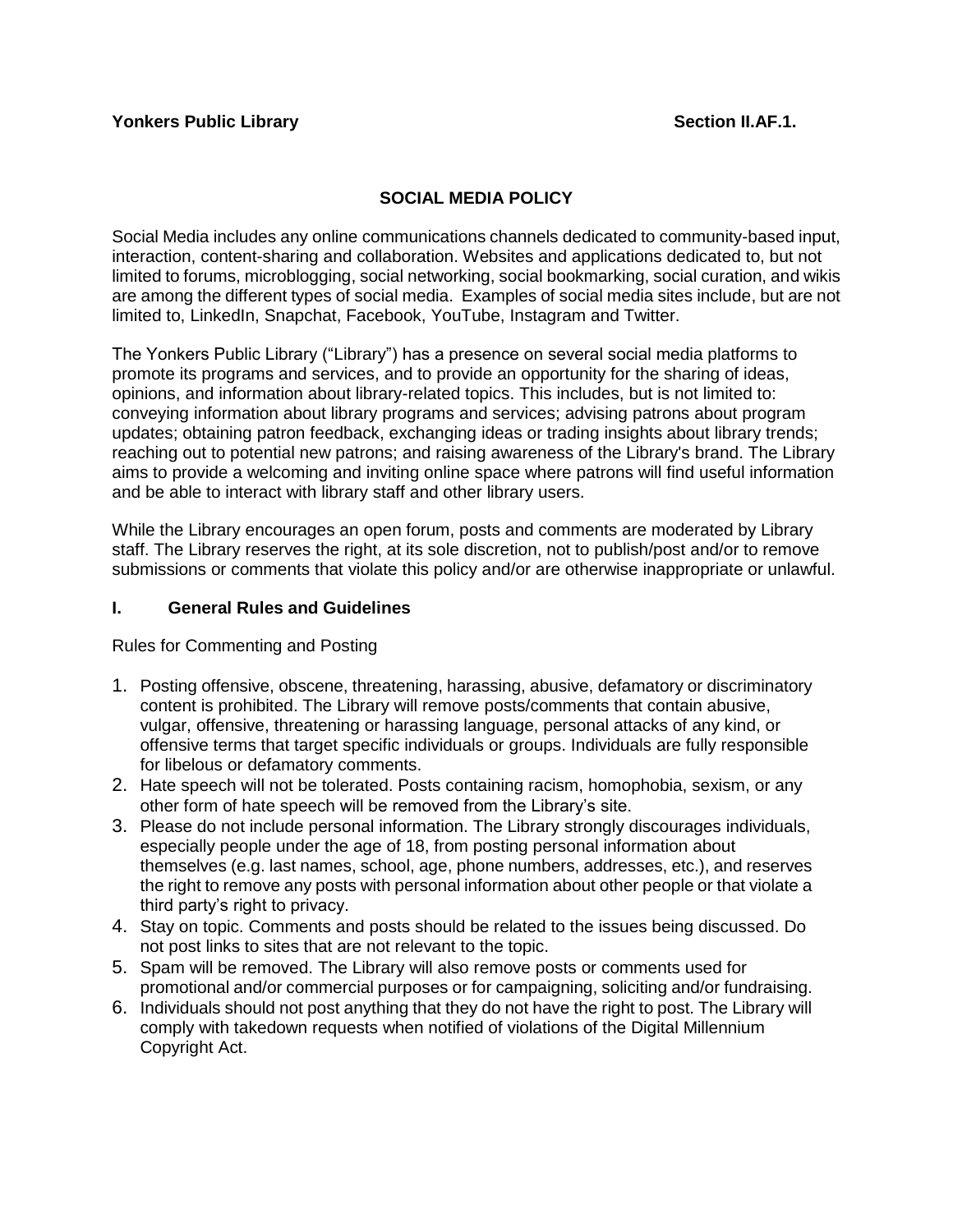- 7. The Library is not responsible for any of the patron–generated comments/content that appears on social media. A posted comment is the opinion of the poster only, and publication of a comment does not imply endorsement or agreement by the Library.
- 8. Users may report concerns and Library staff will endeavor to review those concerns as soon as possible. The Library reserves the right to remove/delete user comments and posts in a manner consistent with its mission and policies.

# **II. Library Employees**

- 1. Only employees designated and authorized by the Library ("designated and authorized employees") can prepare content for, publish, delete, edit, or otherwise modify content on the Library's social media platforms on behalf of the Library. Designated and authorized employees are responsible for ensuring that the Library's social media conform to all applicable Library rules and guidelines. These employees are authorized to remove immediately, and without prior notice, any content from Library social media, including, but not limited to, offensive content such as pornography, obscenities, profanity, and/or any other material that violates Library policies or the General Rules and Guidelines set forth above. All other employees may post and/or comment as members of the general public, and are subject to the General Rules and Guidelines set forth above, as well as the additional rules set forth below.
- 2. Employees are prohibited from posting or otherwise sharing confidential, proprietary, or nonpublic Library information.
- 3. Employees are prohibited from posting or otherwise sharing personal information regarding fellow employees, including, but not limited to, home addresses, phone numbers, social security numbers and/or medical information.
- 4. Employees are prohibited from posting or otherwise sharing confidential patron information, including, but not limited to, names, addresses, phone numbers, email addresses, borrowing history and/or account numbers.
- 5. The Library's harassment policy shall apply to employee posts and comments.
- 6. Employees must abide by the YPL Policy Manual concerning staff use of electronic resources.
- 7. Employees may not post personal views or statements as representing the views or statements of the Library. Employees who choose to identify themselves as employees of the Library on social media should state explicitly, clearly, and in a prominent place that their views are their own and not those of the Library.

### **III. Photographs**

The Library permits the taking of photographs in accordance with its Photography Policy. The posting of such photographs on the Library's social media shall be permitted for the purpose of advertising and/or promoting the Library's programs and services without the prior consent of the subject(s) of the photograph(s).

### **III. Violations**

Patrons who repeatedly violate these rules may be barred from further commenting and/or posting.